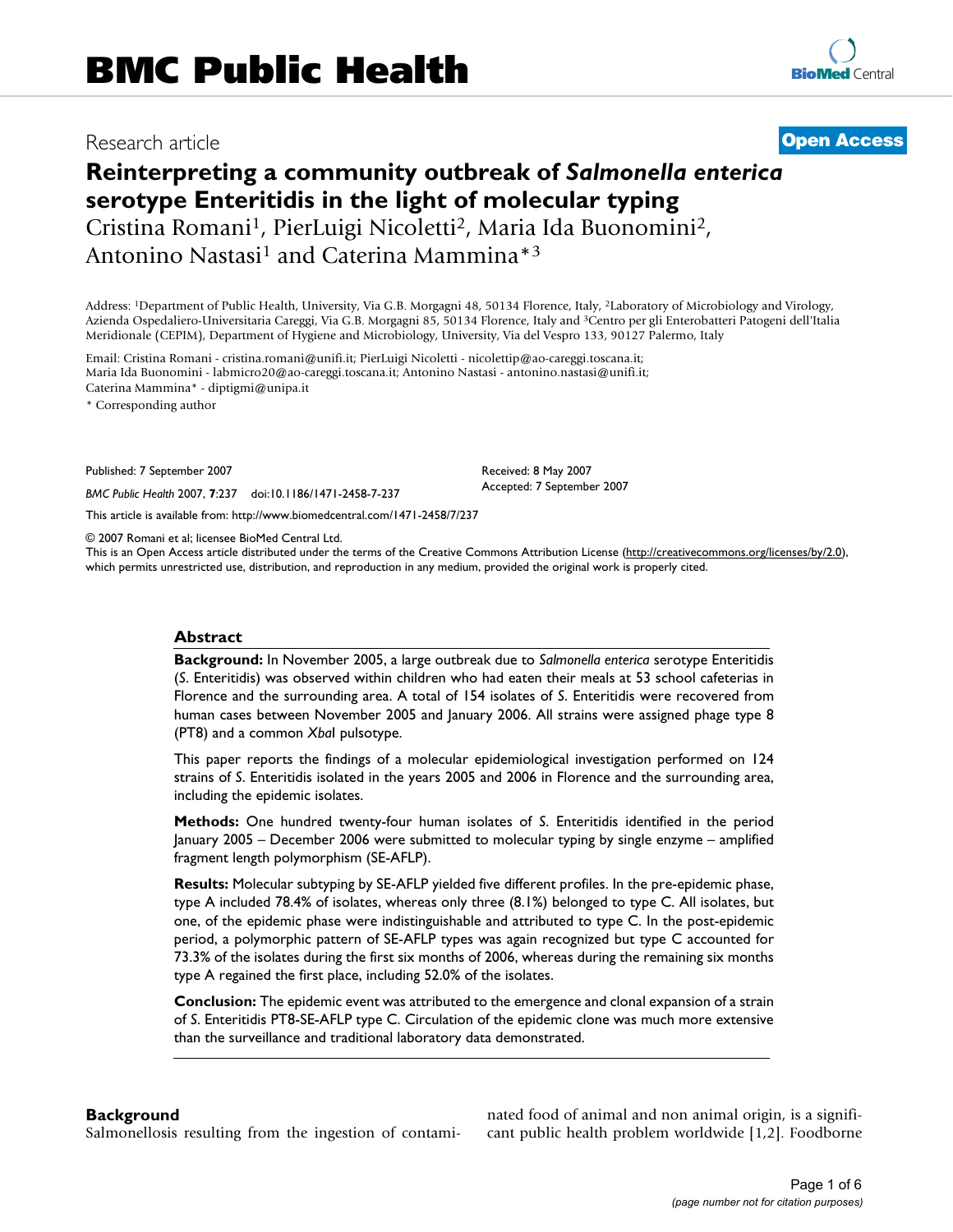disease outbreaks due to *Salmonella* serotypes are very common in most countries, where this organism has in many cases took advantage from the dramatic changes occurring in the food production chain through the last decades [1,3-6].

*Salmonella enterica* subsp. *enterica* serotypeTyphimurium (*S*. Typhimurium) and *S*. Enteritidis are by far the most prevalent serotypes in humans [[2](#page-4-0)]. *S*. Enteritidis is the most common *Salmonella* serotype globally but especially in Europe, where it accounts for approximately 80–85% of *Salmonella* cases [\[2\]](#page-4-0). In particular, Enteritidis has emerged in Italy since the eighties in association with eggborne outbreaks, consistently with similar findings of a worldwide increase in *S*. Enteritidis infections. Moreover, in many European countries, including Italy, after a decline between the late 1990s and 2002 due to implementation of more stringent European legislation about breeding flocks and improved sanitation and farming practices for egg-laying hens and broilers, the incidence of human infections has again increased starting during the last quarter of 2002 in association with a shift in the prevalent phage types [[7](#page-4-1),[8\]](#page-4-2). Some countries, like England and Wales and Luxembourg have recently reported a substantial reduction of infection cases due to this serotype [[9](#page-4-3)[,10](#page-4-4)].

Since November 2005, the Azienda Sanitaria Locale of Florence observed a dramatic increase of isolation of *S*. Enteritidis from paediatric cases occurring in Florence and the surrounding area. Public Health Services of Florence, with the technical support of the microbiology laboratory of the "Azienda Universitario-Ospedaliera Careggi" and the Istituto Zooprofilattico Sperimentale of Lazio and Tuscany, started an epidemiological investigation. Children involved in the epidemic proved to be pupils of 53 different schools, who had eaten their meals at multiple school cafeterias contracted out with the same external caterer [11].

The epidemic curve showed a prominent wave consistent with a point common source and a prolonged downslope of the curve including December 2005 and January 2006, that was interpreted as the result of secondary transmission [11].

A total of 154 isolates of *S*. Enteritidis were recovered from human cases between November 2005 and January 2006. Two food handlers tested also positive for *S*. Enteritidis. Attempts to identify food vehicle and trace route of transmission were unsuccessful. All strains were assigned phage type 8 (PT8) and were included into a common *Xba*I pulsotype by pulsed field gel electrophoresis (PFGE) [11].

We report the findings of a molecular epidemiological investigation performed on 124 strains of *S*. Enteritidis isolated in the years 2005 and 2006 in Florence and the surrounding area, including the epidemic isolates. Characterization of the strains has been performed by single enzyme – amplified length polymorphism (SE-AFLP), a molecular subtyping method previously applied on a large selection of sporadic and outbreak isolates of the serotype Enteritidis [12]. The study has been carried out in order to evaluate molecular epidemiological features of the epidemic clone in comparison with the strains recovered from apparently sporadic human cases of infection before and after the epidemic peak.

## **Methods**

### *Bacterial strains*

One hundred twenty-four isolates of *S*. Enteritidis identified from human cases of infection in the period January 2005 – December 2006 at the laboratory of Microbiology of the "Azienda Universitario-Ospedaliera Careggi" have been submitted to molecular typing.

All isolates used in this study had been previously identified by the API20E system [Biomerieux, Marcy l'Etoile, France], serotyped by commercially available antisera [Statens Serum Institut, Copenhagen, Denmark] and stored at -70°C.

The strains were classified into three groups: pre-epidemic (January – first week of November 2005), epidemic (second week of November 2005 – January 2006) and postepidemic (February – December 2006). All available isolates recovered in the pre- and post-epidemic phases, respectively, 37 and 55 isolates, were included in the study. Moreover, 30 isolates were selected by systematic sampling among the 154 isolates from the cases occurring throughout the entire epidemic interval of time and cultured at the "Azienda Universitario-Ospedaliera Careggi". The isolates were stratified by week of isolation and, then, every fifth isolate of the week was included in the study. Both *S*. Enteritidis isolates from the two food handlers were added.

#### *SE-AFLP*

After extraction, DNA was submitted to a simultaneous reaction of digestion with the restriction endonuclease *Hin*dIII and ligation at 37°C for 3–4 h. Adapters H1, 5'- ACGGTATGCCACAG-3' and H2, 5'-AGCTCTGTCGCAT-ACCGTGAG-3' were used. Digested-ligated DNA was heated to 80°C for 10 min to inactivate the ligase, and subsequent PCR was carried out in a 50 µl amplification mixture containing 200 mM each deoxynucleoside triphosphate (dNTP), 2.5 mM MgCl2, 150 ng of each primer and 1 U of *Taq* polymerase.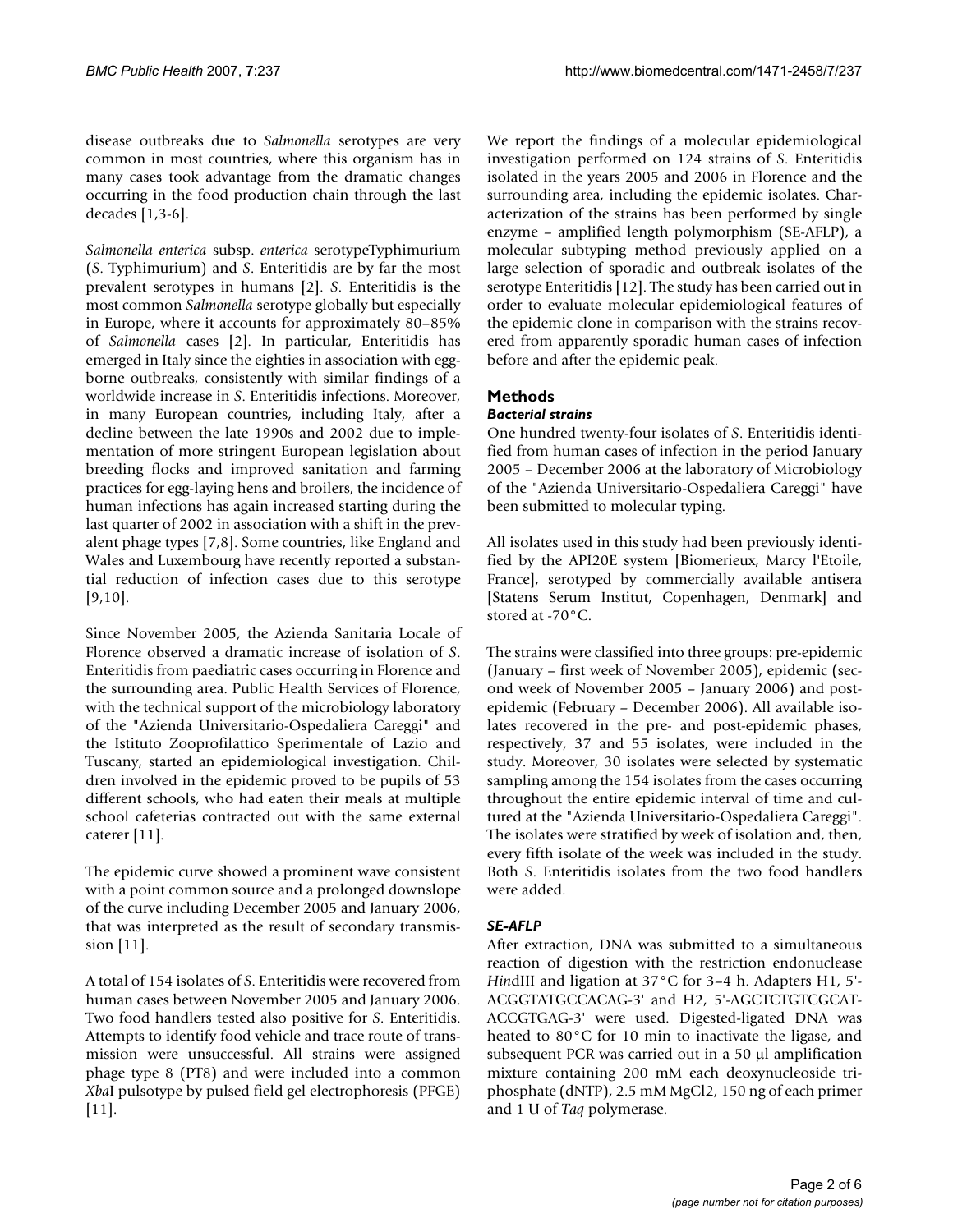A mix of four primers was used for polymerase chain reaction (PCR). The primers had the sequence 5'-GGTAT-GCGACAGAGCTTX-3', where X was either A, T, G or C, respectively. PCR amplification consisted of 1 cycle at 94°C for 4 min, followed by 33 cycles of 94°C for 1 min, 60°C for 1 min, and 72°C for 2.5 min. PCR products were detected on a 1.5% agarose gel run alongside a 100 bp ladder at 100 V for 3 h, followed by staining in ethidium bromide. Photos of the gels were taken under UV light and the gel images were captured in image files. SE-AFLP profiles were analyzed, identified and compared by visual inspection. A difference in at least one band in the range of 600 – 200 bp was adopted as the criterion for type differentiation. Profiles were then classified and labelled using alphabetical letters according to a previously used identification scheme [12].

### **Results**

Molecular subtyping by SE-AFLP of the 124 *S*. Enteritidis isolates under study yielded five different profiles (Fig. 1). Types A and C were the most prevalent patterns, including, respectively, 37.9% and 51.6% of the strains. SE-AFLP profiles A and C had been previously recognized as the most frequent types SE-AFLP among a large selection of sporadic and epidemic isolates from different regions of Italy [12]. Three new types were also identified and named, respectively, P, T and Z. Only 13 isolates were attributed to these low-prevalence SE-AFLP types.

Analysis of the relative prevalence of the five types in the three periods – pre-epidemic, epidemic and post-epidemic – revealed some relevant differences.

In the pre-epidemic phase, type A included 78.4% of isolates under examination, whereas only three (8.1%) belonged to type C and four (10.8%) and one (1.7%), respectively, to types P and T.



#### **Figure 1** SE-AFLP types detected during the period January 2005 – December 2006.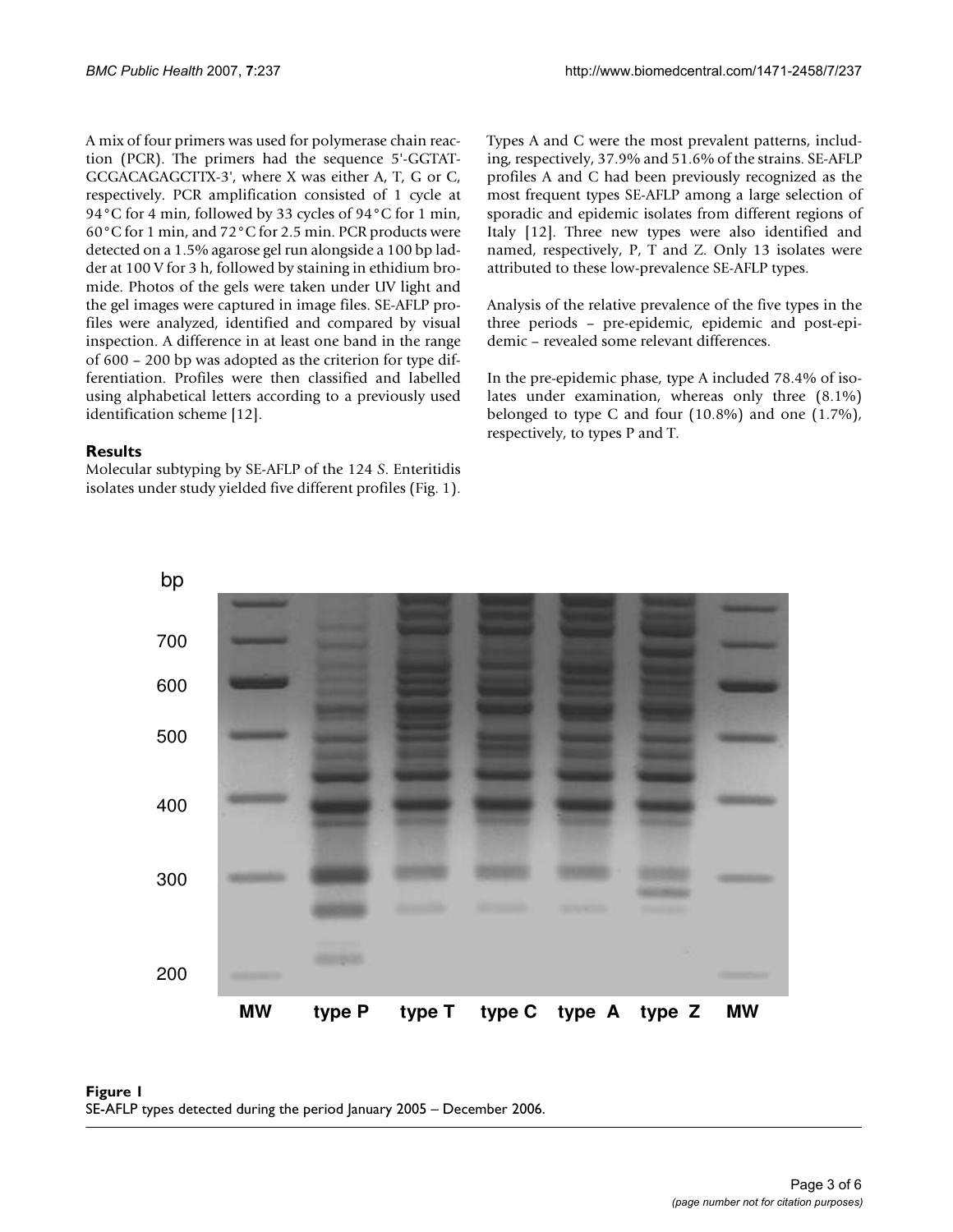



All isolates, but one, of the epidemic phase were indistinguishable and attributed to type C. The single isolate of type A was recovered from a 91 year-aged woman.

In the post-epidemic period, a polymorphic pattern of SE-AFLP types was again recognized: type C accounted for 30 (54.5%) isolates, whereas 17 (30.9%) were attributed to type A, four (7.2%) to type P and one (1.8%) to type T. Within type C isolates, eight isolates were retrospectively identified as belonging to a household epidemic cluster occurred in July 2006. A new profile, named Z, was identified in isolates from three members of the same family. Of interest, type C was predominant during the first six months of 2006, accounting for 73.3% of the isolates, whereas during the remaining six months type A regained the first place, including 52.0% of the isolates. However, in this last period, 32.0% of isolates still belonged to type C. Figure 2 illustrates the temporal trend of detection of the SE-AFLP types throughout the interval of time under study.

#### **Discussion**

Since its emergence, *S*. Enteritidis is challenging phenotypic and molecular typing methods, because of the great homogeneity in the genetic make-up of most prevalent strains [12-15]. Time-space defining outbreak events, tracing transmission routes, building microbiologically confirmed causal relationship between human cases and food vehicles have proved to be a very frustrating exercise when dealing with such a serotype [12-15]. Indeed, discriminatory power of the typing techniques has often be unable to reliably differentiate epidemiologically unrelated strains and, eventually, the prominent role of eggs and poultry products as the generally incriminated food items has to some extent withdrawn the interest from a finest strain characterization.

SE-AFLP, a PCR based DNA fingerprinting technique that showed favourable results when applied on a large number of strains of *S*. Enteritidis in terms of discriminatory power, userfriendliness and cost in comparison with phage typing and PFGE, has been applied in this study [12]. Moreover, in the previous study, despite the suboptimal discriminatory power of the technique when applied as a single subtyping approach, a very specific association between SE-AFLP type C and PT2/8 was clearly evident [12].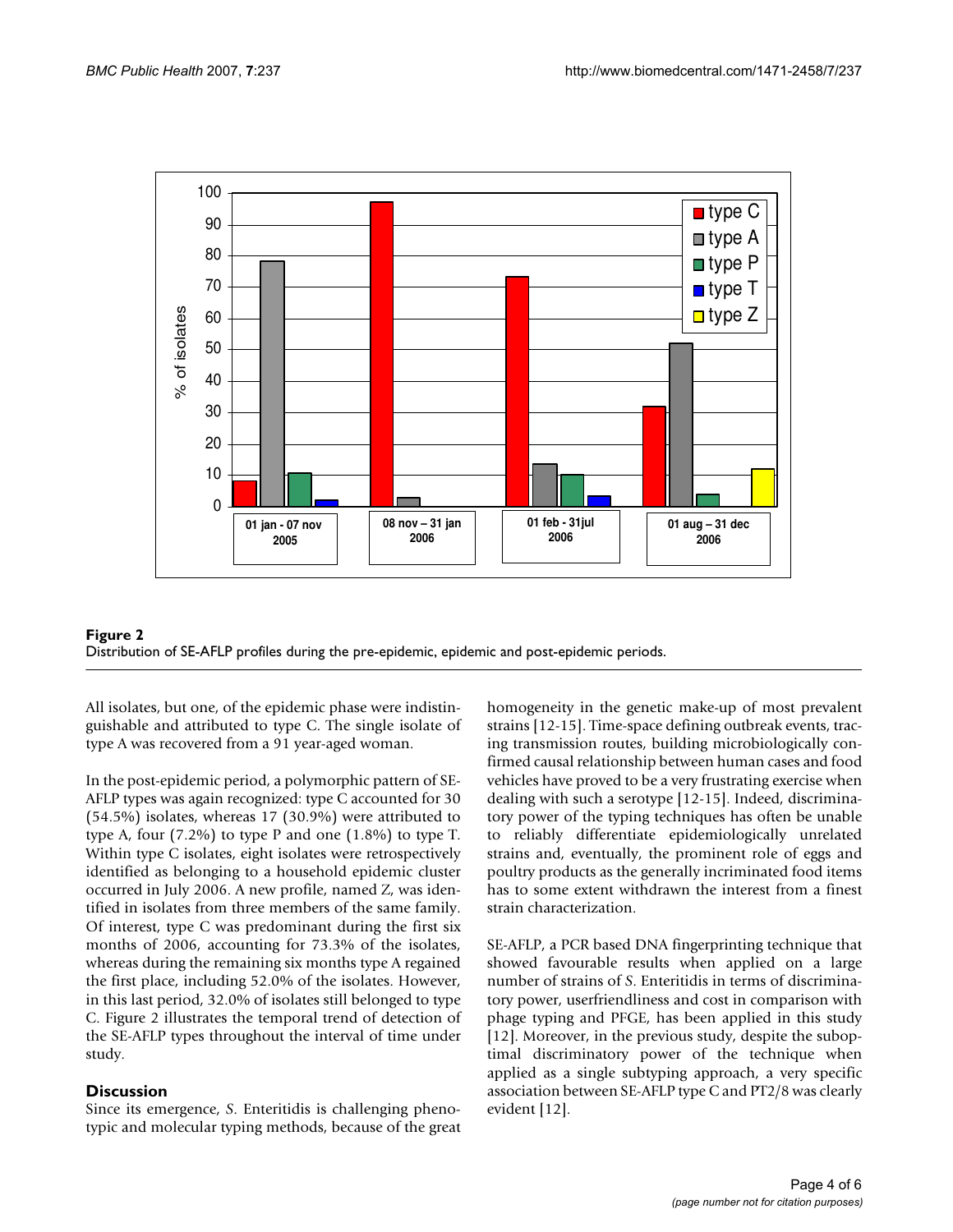Some considerations can be drawn from the results of this investigation:

a) the epidemic event was attributable to the emergence and clonal expansion of a strain, that previously was infrequently playing the role of causative agent of enteritis in the geographic area under study. Type C in the pre-epidemic phase had a low prevalence.

b) phage typing, that had been previously applied to all strains isolated during the epidemic peak, included them into PT8. It seems reasonable to conclude that the association PT8-SE-AFLP C characterizes the epidemic clone.

c) the post-epidemic phase appears to be again characterized by a polymorphic pattern, where type C persisted in a prominent position during the first half-year, whereas in the following months type A went back to become again the most frequently identified profile.

d) though in an apparently declining stage, type C was responsible for at least one outbreak in the last months of 2006.

Emergence of type C after a period of low prevalence in the geographic area of interest coincided with an explosive outbreak traced to school cafeterias and, ultimately, to a single caterer. However, beyond the evidence arising from the conventional epidemiological investigations, circulation of the epidemic clone has likely been much more extensive than the surveillance and traditional laboratory data suggested. Indeed, molecular typing support the hypothesis that the epidemic phase did not stop at the end of January 2006. On the contrary, *S*. Enteritidis type C seems to have been protagonist of a hyper-endemic/epidemic exploit until at least the first months of 2006. The slow downslope of the epidemic curve should be reinterpreted based upon the molecular epidemiological evidence: indeed, the previously defined secondary cases appear to arise more likely from a common source that continued over time through the next months.

Moreover, these data strongly support a recent sustained circulation in the geographic area of interest of PT8, historically characterized in Italy as a consistently low prevalence phage type [12].

#### **Conclusion**

Molecular subtyping can significantly contribute to a more reliable interpretation of epidemiological events. Final confirmation of the existence of an outbreak should rely on collaborative interpretation of molecular and conventional epidemiologic data together. Moreover, determining dynamics of disease transmission in widespread areas, distinguishing epidemic from endemic occurrence of transmissible disease and, ultimately, identifying and assessing new and more effective control options could greatly benefit from this synergic approach.

### **Competing interests**

The author(s) declare that they have no competing interests.

#### **Authors' contributions**

AN, PN and MIB conceived the study. PN and MIB carried out isolation and identification of bacterial isolates. CR performed SE-AFLP typing and analysis of genetic similarity. CM participated in study design, analysis of results and collaborated with AN to draw the conclusions and draft the manuscript. All authors read and approved the final manuscript.

#### **Acknowledgements**

CR is the recipient of a PhD grant from the PhD School "Pediatria clinica e preventiva", University of Florence, Italy.

#### **References**

- 1. Braden CR: *Salmonella enterica* **[serotype Enteritidis and eggs:](http://www.ncbi.nlm.nih.gov/entrez/query.fcgi?cmd=Retrieve&db=PubMed&dopt=Abstract&list_uids=16838242) [a national epidemic in the United States.](http://www.ncbi.nlm.nih.gov/entrez/query.fcgi?cmd=Retrieve&db=PubMed&dopt=Abstract&list_uids=16838242)** *Clin Infect Dis* 2006, **43:**512-517.
- <span id="page-4-0"></span>2. Galanis E, Lo Fo Wong DM, Patrick ME, Binsztein N, Cieslik A, Chalermchikit T, Aidara-Kane A, Ellis A, Angulo FJ, Wegener HC, World Health Organization Global Salm-Surv: **Web-based surveillance and global** *Salmonella* **[distribution, 2000–2002.](http://www.ncbi.nlm.nih.gov/entrez/query.fcgi?cmd=Retrieve&db=PubMed&dopt=Abstract&list_uids=16704773)** *Emerg Infect Dis* 2006, **12:**381-388.
- 3. Crespo PS, Hernandez G, Echeita A, Torres A, Ordonez P, Aladuena A: **[Surveillance of foodborne disease outbreaks associated](http://www.ncbi.nlm.nih.gov/entrez/query.fcgi?cmd=Retrieve&db=PubMed&dopt=Abstract&list_uids=16783100) [with consumption of eggs and egg products: Spain, 2002–](http://www.ncbi.nlm.nih.gov/entrez/query.fcgi?cmd=Retrieve&db=PubMed&dopt=Abstract&list_uids=16783100) [2003.](http://www.ncbi.nlm.nih.gov/entrez/query.fcgi?cmd=Retrieve&db=PubMed&dopt=Abstract&list_uids=16783100)** *Euro Surveill* 2005, **10:**E050616.2.
- 4. de Jong B, Ekdahl K: **[The comparative burden of salmonellosis](http://www.ncbi.nlm.nih.gov/entrez/query.fcgi?cmd=Retrieve&db=PubMed&dopt=Abstract&list_uids=16403230) [in the European Union member states, associated and can](http://www.ncbi.nlm.nih.gov/entrez/query.fcgi?cmd=Retrieve&db=PubMed&dopt=Abstract&list_uids=16403230)[didate countries.](http://www.ncbi.nlm.nih.gov/entrez/query.fcgi?cmd=Retrieve&db=PubMed&dopt=Abstract&list_uids=16403230)** *BMC Public Health* 2006, **6:**4.
- 5. Fisher IS: **International trends in** *Salmonella* **[serotypes 1998–](http://www.ncbi.nlm.nih.gov/entrez/query.fcgi?cmd=Retrieve&db=PubMed&dopt=Abstract&list_uids=15591690) [2003: a surveillance report from the Enter-net international](http://www.ncbi.nlm.nih.gov/entrez/query.fcgi?cmd=Retrieve&db=PubMed&dopt=Abstract&list_uids=15591690) [surveillance network.](http://www.ncbi.nlm.nih.gov/entrez/query.fcgi?cmd=Retrieve&db=PubMed&dopt=Abstract&list_uids=15591690)** *Euro Surveill* 2004, **9:**45-47.
- 6. Marcus R, Varma JK, Medus C, Boothe EJ, Anderson BJ, Crume T, Fullerton KE, Moore MR, White PL, Lyszkowicz E, Voetsch AC, Angulo FJ: **Emerging Infections Program FoodNet Working Group. Re-assessment of risk factors for sporadic** *Salmonella serotype* **[Enteritidis infections: a case-control study in five](http://www.ncbi.nlm.nih.gov/entrez/query.fcgi?cmd=Retrieve&db=PubMed&dopt=Abstract&list_uids=16756692) [FoodNet Sites, 2002–2003.](http://www.ncbi.nlm.nih.gov/entrez/query.fcgi?cmd=Retrieve&db=PubMed&dopt=Abstract&list_uids=16756692)** *Epidemiol Infect* 2007, **135:**84-92.
- <span id="page-4-1"></span>7. Mammina C, Di Noto AM, Ricci A, Nastasi A: **Pheno-genotyping of** *Salmonella enterica* **[serotype Enteritidis isolates identified in](http://www.ncbi.nlm.nih.gov/entrez/query.fcgi?cmd=Retrieve&db=PubMed&dopt=Abstract&list_uids=15992280) [Sicily during a reemergence period.](http://www.ncbi.nlm.nih.gov/entrez/query.fcgi?cmd=Retrieve&db=PubMed&dopt=Abstract&list_uids=15992280)** *Foodborne Pathog Dis* 2004, **1:**195-199.
- <span id="page-4-2"></span>8. Fisher I, Enter-net participants: **Dramatic shift in the epidemiology of** *Salmonella enterica* **[serotype Enteritidis phage types in](http://www.ncbi.nlm.nih.gov/entrez/query.fcgi?cmd=Retrieve&db=PubMed&dopt=Abstract&list_uids=15591691) [western Europe, 1998–2003: results from the Enter-net](http://www.ncbi.nlm.nih.gov/entrez/query.fcgi?cmd=Retrieve&db=PubMed&dopt=Abstract&list_uids=15591691) [international salmonella database.](http://www.ncbi.nlm.nih.gov/entrez/query.fcgi?cmd=Retrieve&db=PubMed&dopt=Abstract&list_uids=15591691)** *Euro Surveill* 2004, **9:**43-45.
- <span id="page-4-3"></span>9. Mossong J, Even J, Huberty-Krau P, Schneider F: **Substantial reduction of human** *Salmonella* **[Enteritidis infections in Luxem](http://www.ncbi.nlm.nih.gov/entrez/query.fcgi?cmd=Retrieve&db=PubMed&dopt=Abstract&list_uids=16801710)[bourg in 2005.](http://www.ncbi.nlm.nih.gov/entrez/query.fcgi?cmd=Retrieve&db=PubMed&dopt=Abstract&list_uids=16801710)** *Euro Surveill* 2006, **11:**E060119.4.
- <span id="page-4-4"></span>10. Gillespie I, Elson R: **Successful reduction of human** *Salmonella* **[Enteritidis infection in England and Wales.](http://www.ncbi.nlm.nih.gov/entrez/query.fcgi?cmd=Retrieve&db=PubMed&dopt=Abstract&list_uids=16794281)** *Euro Surveill* 2005, **10:**E051117.2.
- 11. Rizzo C, Bella A, Cecconi R, Pancani E, Garofalo G, Marconi P, Cappelletti A, Petrioli G, Luzzi I, Dionisi AM, Filetici E, Galetta P, Taffuri G, Bartolini R, Bilei S, Tolli R, Buonomini MI, Nicoletti P, Ciofi degli Atti ML: **Epidemia da** *Salmonella enterica* **sierotipo Enteritidis nella asl 10 di Firenze.** *BEN Notiziario ISS* **19:**10.
- 12. Giammanco GM, Mammina C, Romani C, Luzzi I, Dionisi AM, Nastasi A: **Evaluation of a modified single-enzyme amplified fragment length polymorphism (SE-AFLP) technique for subtyp-**